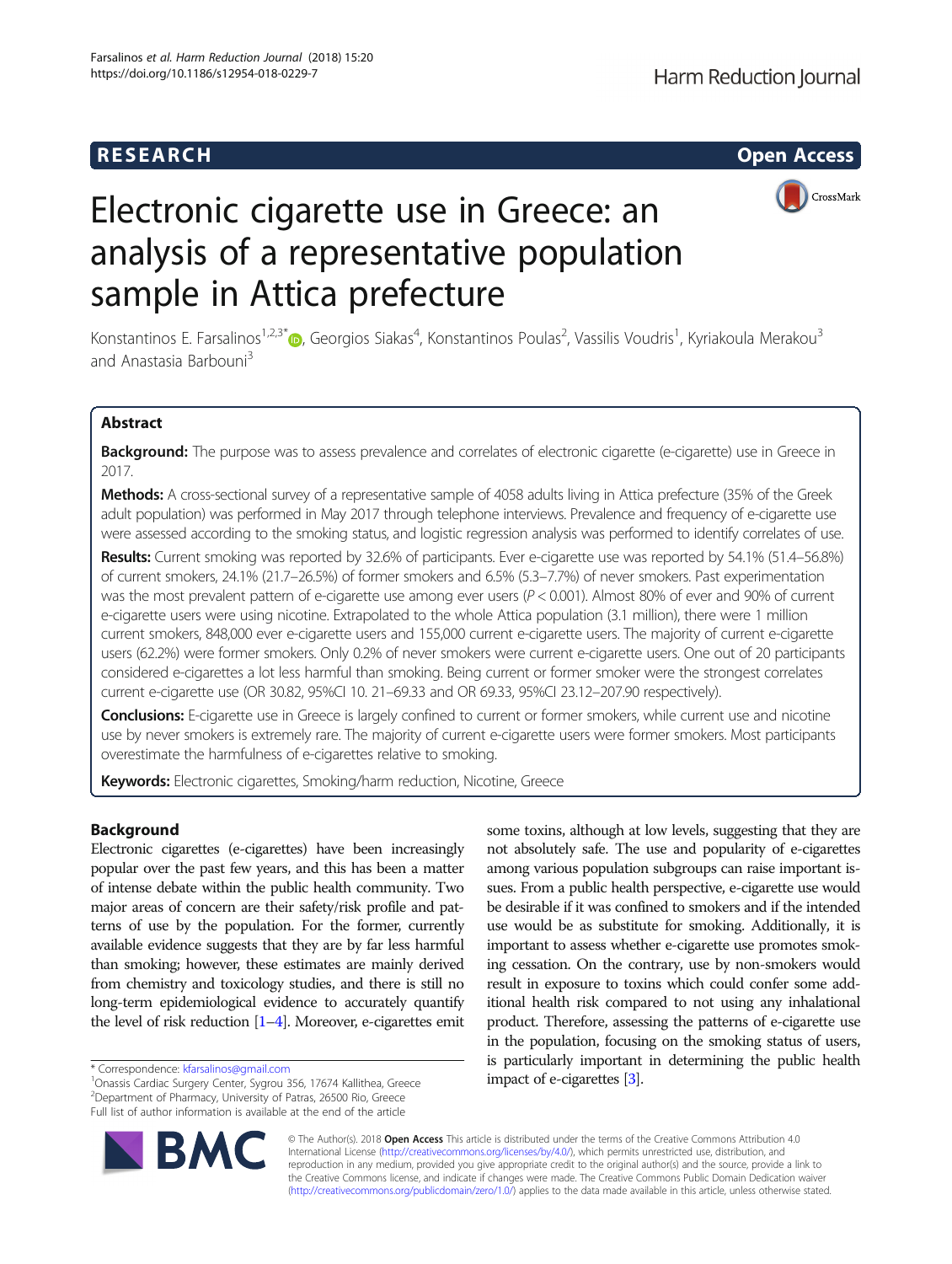Few randomized controlled trials assessing the efficacy of e-cigarettes in smoking cessation and reduction have shown modest results [\[5](#page-6-0)–[7\]](#page-6-0). A metanalysis of such studies has shown that e-cigarettes are effective in smoking cessation, but the level of evidence was low [\[8](#page-6-0)]. Several cohort studies have shown mixed results  $[9-12]$  $[9-12]$  $[9-12]$  $[9-12]$ , which was also reflected in metanalyses showing that e-cigarettes promote, have no effect or prevent smoking cessation [\[13](#page-6-0)– [15](#page-6-0)]. Several concerns have been raised about these studies, mainly methodological issues that create substantial bias and make many of the studies unsuitable for evaluating the effects of e-cigarettes on smoking cessation  $[16]$  $[16]$  $[16]$ . A review of studies evaluating e-cigarettes effects on smoking cessation identified that only a small proportion met the proposed quality criteria [\[16\]](#page-6-0). Additionally, randomized controlled trials have inherent problems, such as the long duration for trial planning, recruitment, implementation and analysis [\[17\]](#page-6-0). Thus, they may not be the best way of assessing a behavioural intervention such as e-cigarette use, with the large variability of devices and flavours being used according to self-preference by consumers. In this context, real world and population studies provide a useful insight on the impact of e-cigarettes on smoking prevalence. In the UK, the increase in prevalence of e-cigarette use by smokers was positively associated with the success rates of quit attempts and the association remained significant after adjustment for a range of confounding variables [\[18\]](#page-6-0). In their latest report, Public Health England (PHE) estimated that e-cigarettes have contributed up to 57,000 additional former smokers in 2016 in the UK [\[19\]](#page-6-0).

Greece historically has a high prevalence of smoking, ranked among the highest within the European Union [[20](#page-7-0)]. In 2002, the prevalence of smoking was 39.2% in the EU and 42% in Greece [[21](#page-7-0)]. By 2014, the smoking prevalence was reduced to 26% in the EU (a 34% relative reduction) but remained quite high in Greece (38%, a 10% relative reduction) [[20](#page-7-0)]. While e-cigarettes appear to have become popular in Greece, no published studies have provided any data on the true prevalence of e-cigarette use and the patterns of use by different population subgroups. For this reason, a cross-sectional study was performed in 2017, evaluating smoking and e-cigarette use in adult inhabitants of the Attica prefecture, the largest prefecture of Greece. The main aims of this study were to assess the (1) e-cigarette awareness and prevalence of ever, current and past e-cigarette use, as well as past experimentation; (2) prevalence of nicotine-containing e-cigarette use; and (3) correlates of ever and current e-cigarette use.

## Methods

#### Design, setting and participants

The cross-sectional study was performed in May 2017 in a sample of 4058 respondents aged ≥18 years. The population of the survey was inhabitants in the Attica prefecture.

This region hosts 35% of the total adult population of Greece according to Census 2011 ([http://www.statistics.](http://www.statistics.gr/en/2011-census-pop-hous) [gr/en/2011-census-pop-hous](http://www.statistics.gr/en/2011-census-pop-hous)) and consists of the Regional Departments of Athens, Piraeus, Eastern Attica and Western Attica. The sample drawn was representative of the prefecture of Attica population, with all registered landline phone numbers being used as the sampling frame. According to the Hellenic Authority for Telecommunications and Postal services [\(www.eett.gr\)](http://www.eett.gr) landline phones penetration in 2016 was 44.1% of the population, while mobile phones was 148%. The above difference is a common example for a possible coverage error [[22](#page-7-0)]. For the landline phones, the potential issue on the survey is the under-coverage, but for the usage of mobiles phones, it is the over-coverage. Unfortunately, there is no reliable benchmark study for the Greek population that identifies the direction, strength and potential implications of the coverage error. Using the landline phones prevented the error of over-presenting into the sample people that own more than one mobile phone. The mode of data collection was computer-assisted telephone interviews (CATI), and the sample design was stratified random sampling. Further post-survey adjustment weights were applied in order to depict sample composition as the actual population demographics.

The study was approved by the ethics committee of the Onassis Cardiac Surgery Center (reference no. 591/14.12. 16). All participants provided verbal consent at the beginning of the interview in order to participate to this study.

## Sociodemographic factors

The exact age of the participants was recorded and then recoded into five categories (18–24, 25–39, 40–54 and 55 years and older). Education was coded as "high school or less", "technical education", "university education" and "postgraduate education". Marital status was recorded and categorized as "single", "married/living with a partner" and "widowed/divorced". The financial status of the participants was assessed through a question seeking a self-assessment report of the financial conditions of each household: "How would you characterize your financial situation?". Response options were "We are unable to cope with our household finances" (very bad financial situation), "We are able to cope with our household finances, but with a lot of difficulties" (bad financial situation), "We are able to to cope with our household finances, but without the ability to save a lot of money" (not good financial situation), and "We don't have financial problems" (good financial situation). This variable attempts to accommodate measurement issues, processing errors and item nonresponse errors [\[22,](#page-7-0) [23\]](#page-7-0). For the analysis, responses were recoded into three groups ("very bad/bad", "not good", and "good").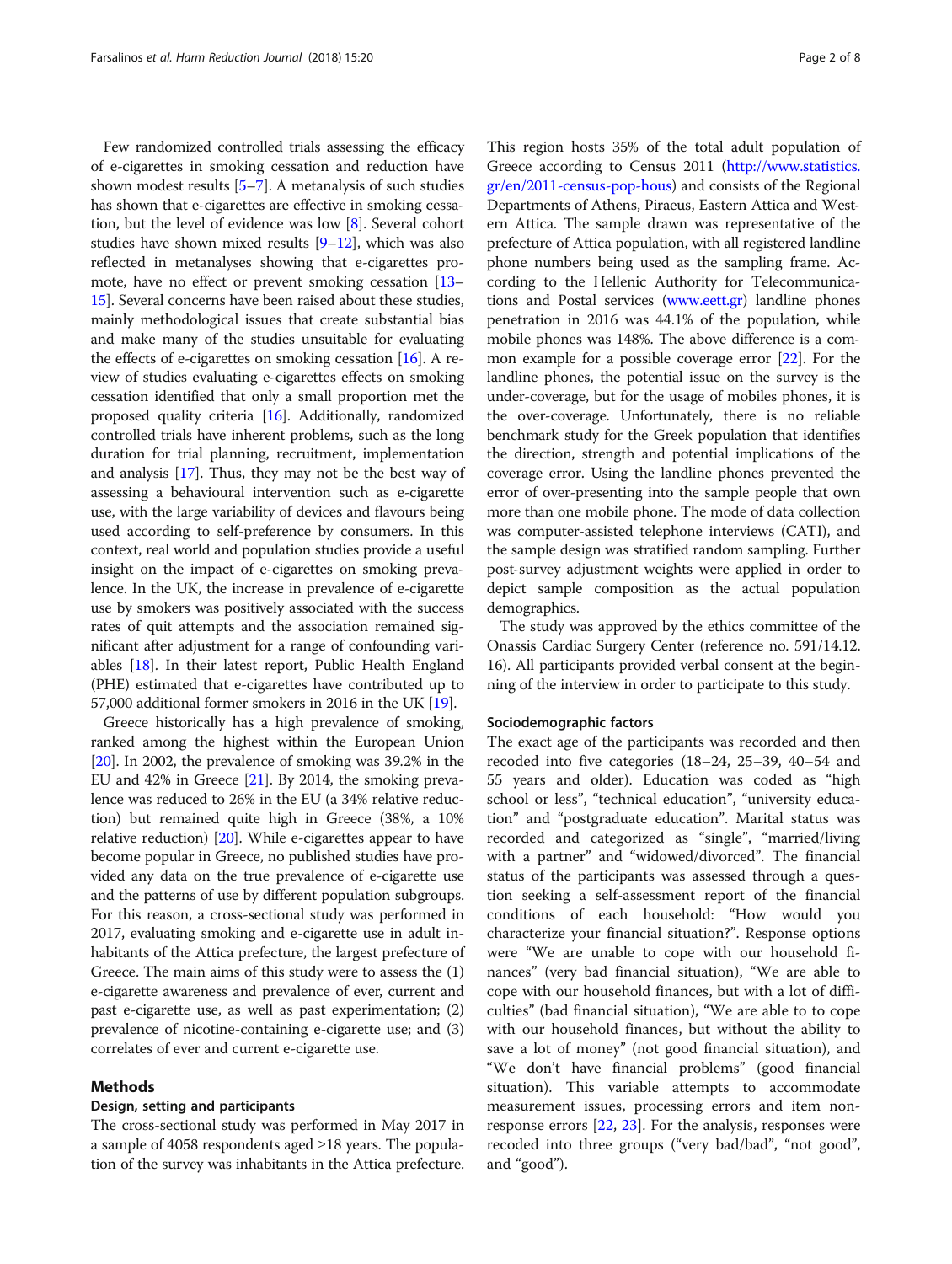## Smoking and e-cigarette use

Participants were categorized according to their smoking status as current smokers, past smokers and never smokers. Current and former smokers were asked whether they were smoking daily or occasionally. Current daily smokers were asked whether they had tried to quit smoking in the past 3 years and, if yes, which smoking cessation methods they had used. Response options were "Nicotine replacement therapies", "Oral smoking cessation medications", "Psychological support", "E-cigarettes" and "By myself (without any aid) ", with participants being able to choose multiple responses.

E-cigarette awareness was assessed by asking: "Have you ever heard of e-cigarettes?". Those responding "No" were classified as never e-cigarette users and no further questions about e-cigarettes were asked. E-cigarette use was assessed by asking: "Regarding the use of ecigarettes, which of the following statements applies to you?" The responses "I currently use e-cigarettes" (current use), "I used them in the past, but no longer use them" (past use) and "I tried them in the past only once or twice" (past experimentation) were categorized as ever e-cigarette use. The response "I have never used them" was categorized as never use. A separate question assessed the use of nicotine-containing e-cigarettes among ever e-cigarette users, by asking "Do/did you use nicotine in your e-cigarette?" Current and past ecigarette users were asked whether they use or used the e-cigarette daily or occasionally. The harm perception for e-cigarettes was examined by asking "Do you think e-cigarettes are…", with available responses being "A lot more harmful than tobacco cigarettes", "More harmful than tobacco cigarettes", "As harmful as tobacco cigarettes", "Less harmful than tobacco cigarettes", "A lot less harmful than tobacco cigarettes", "Absolutely harmless" and "Don't know".

#### Statistical analysis

All values were presented as weighted proportions with 95%CI, while the projected number within the Attica population was extrapolated based on the total sampling population using an appropriate weighing variable. Differences in prevalence of e-cigarette current use, past use and past experimentation were assessed using chisquare  $(\chi^2)$  test. Two separate logistic regression analyses were performed to assess correlates of ever and current e-cigarette use, similarly to a previous analysis of data from Eurobarometer 2014 [\[24](#page-7-0)]. Independent variables included all demographics as well as the perception of e-cigarette harmfulness. The latter was recoded as a binary variable, with responses "A lot more harmful than tobacco cigarettes", "More harmful than tobacco cigarettes", "As harmful as tobacco cigarettes" and

"Don't know" coded as 1 and "Less harmful than tobacco cigarettes", "A lot less harmful than tobacco cigarettes" and "Absolutely harmless" coded as 2. All analyses were weighted and were performed with commercially available software (SPSS v.22.0, Chicago, IL, USA).

## Results

#### Smoking and e-cigarette use in the population of Attica

Participant demographics are presented in Additional file [1](#page-6-0): Table S1. The prevalence of smoking and e-cigarette use is shown in Table [1](#page-3-0). Current smoking was reported by 32.6% of the population while an additional 29.7% were former smokers. The majority were daily smokers (85.8% for current smokers and 76.9% for former smokers). Cessation attempts over the past 3 years were reported by 46.9% (95%CI 44.0–49.8%) of current daily smokers. Among these, quitting without any aid was the most popular method (74.6%, 95%CI 70.9–78.3%), followed by e-cigarettes (47.4%, 95%CI 43.1–51.6%), nicotine replacement therapies (13.0%, 95%CI 10.1–15.8%) and oral smoking cessation medications (4.9%, 95%CI 3.1–6.7%). Extrapolated to the total Attica population, there were 194,000 current daily smokers who had used e-cigarettes in a smoking cessation attempt compared to 53,000 using nicotine replacement therapies and 20,000 using oral smoking cessation medications.

More than 9 out of 10 participants were aware of ecigarettes. Ever e-cigarette use was reported by 27.2% of the population. Current e-cigarette use was reported by 5.0% of the population, while 1 out of 10 participants reported being past e-cigarette users. The majority were daily e-cigarette users (78.8% for current and 79.9% for past e-cigarette users). Past experimentation was the most prevalent pattern of e-cigarette use for the whole population of ever e-cigarette users ( $\chi^2$  = 142.5, P < 0.001). Nicotine use was reported by the majority of ever ecigarette users and was more prevalent in current (88.9%) and past e-cigarette users (84.0%) compared to past experimenters (68.6%;  $\chi^2$  = 61.8, *P* < 0.001). Extrapolated to the total population of 3.1 million adult inhabitants in Attica, there were 1 million current smokers, 848,000 ever e-cigarette users and 155,000 current e-cigarette users at the time of the survey.

#### E-cigarette use according to the smoking status

The prevalence of e-cigarette use according to the smoking status is shown in Table [2,](#page-3-0) including data on daily use and nicotine-containing e-cigarette use. From the total population of ever e-cigarette users, 64.8% were current smokers, 26.2% were former smokers and 9.0% were never smokers. From the total population of current e-cigarette users, 36.3% were current smokers, 62.2% were former smokers and 1.5% were never smokers.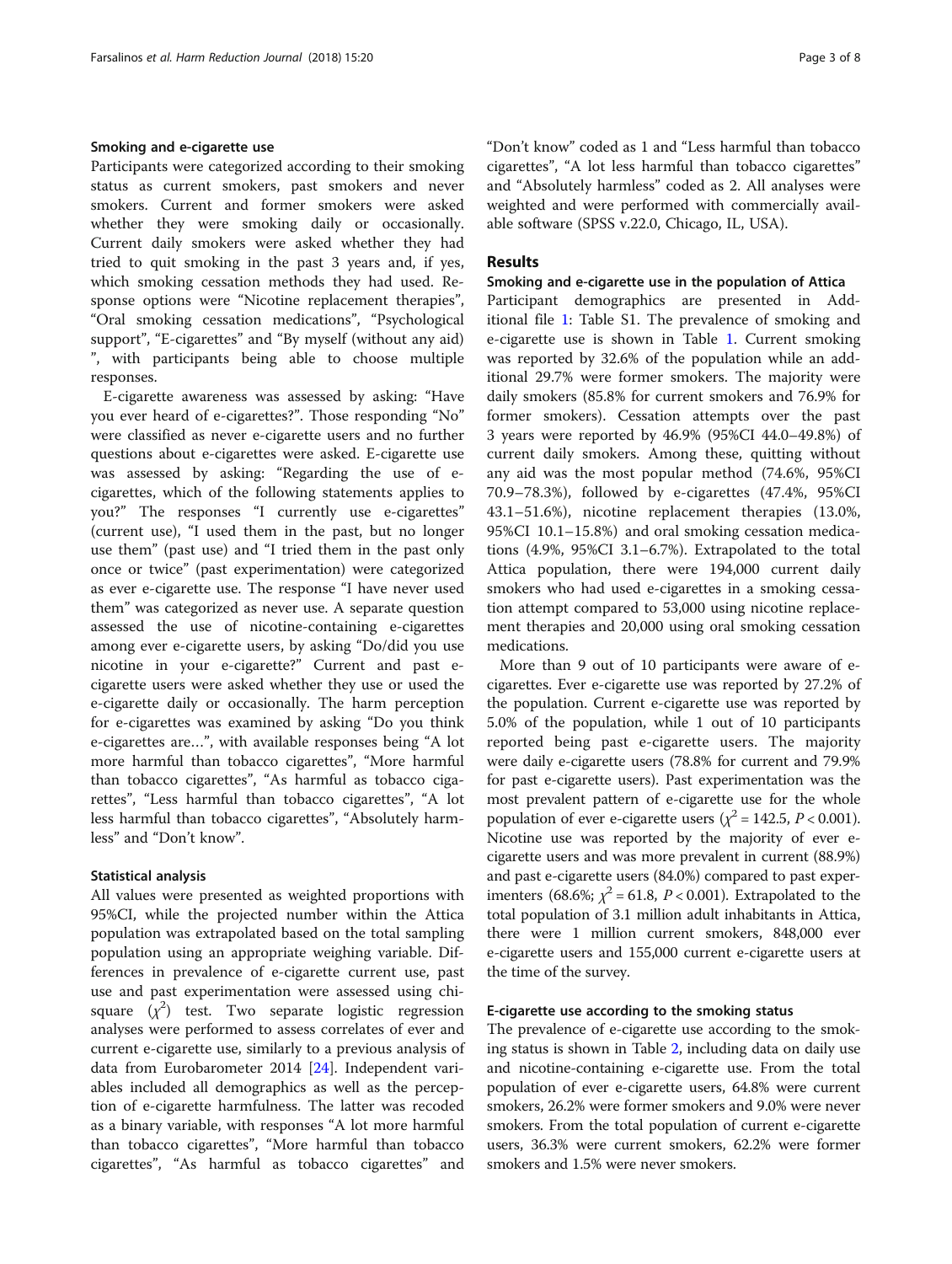<span id="page-3-0"></span>Table 1 Smoking and e-cigarette use in the total sample

| Characteristic                                   | N (unweighted) | % (95%Cl) (weighted) |  |
|--------------------------------------------------|----------------|----------------------|--|
| Smoking                                          |                |                      |  |
| Current smokers                                  | 1281           | 32.6% (31.2-34.0%)   |  |
| Former smokers                                   | 1287           | 29.7% (28.3-31.1%)   |  |
| Never smokers                                    | 1490           | 37.7% (36.2-39.2%)   |  |
| Smoking frequency <sup>1</sup>                   |                |                      |  |
| Daily smokers                                    | 2136           | 81.6% (80.1-83.1%)   |  |
| Occasional smokers                               | 432            | 18.4% (16.9-19.9%)   |  |
| E-cigarette awareness                            |                |                      |  |
| Yes                                              | 3642           | 91.7% (90.9-92.5%)   |  |
| <b>No</b>                                        | 407            | 8.1% (7.3-8.9%)      |  |
| E-cigarette use                                  |                |                      |  |
| Fver use                                         | 924            | 27.2% (25.8-28.6%)   |  |
| Current use                                      | 169            | 5.0% (4.3-5.7%)      |  |
| Past use                                         | 374            | 9.8% (8.9-10.7%)     |  |
| Past experimentation                             | 381            | 12.4% (11.4-13.4%)   |  |
| Never use <sup>2</sup>                           | 3124           | 72.7% (71.3-74.1%)   |  |
| Frequency of e-cigarette use <sup>3</sup>        |                |                      |  |
| Daily use                                        | 435            | 79.5% (76.6-82.7%)   |  |
| Occasional use                                   | 106            | 20.2% (17.0-23.4%)   |  |
| Nicotine-containing e-cigarette use <sup>4</sup> | 720            | 77.9% (75.5-80.3%)   |  |

<sup>1</sup>Proportion of current and former smokers

<sup>2</sup>Includes participants who are not aware of e-cigarettes

<sup>3</sup>Proportion of current and past e-cigarette users

4 Proportion of ever e-cigarette users

Among ever e-cigarette users who were current smokers, past experimentation and past e-cigarette use were more prevalent compared to current e-cigarette use ( $\chi^2$  = 197.2, P < 0.001). Among ever e-cigarette users who were former smokers, current e-cigarette use was

| Table 2 E-cigarette use according to the smoking status |  |  |  |
|---------------------------------------------------------|--|--|--|
|                                                         |  |  |  |

more prevalent than former e-cigarette use and past ecigarette experimentation ( $\chi^2 = 15.1$ ,  $P = 0.001$ ). Among ever e-cigarette users who were never smokers, past ecigarette experimentation was by far the most prevalent pattern of use ( $\chi^2$  = 178.6, P < 0.001). Characteristically, 92.9% of never smoking ever e-cigarette users reported past experimentation only. The majority of current and former smokers reported daily current and past ecigarette use. For never smokers, all current and past ecigarette users reported daily use but the overall prevalence of e-cigarette use was very low in this population subgroup.

Similar patterns of use were observed for nicotinecontaining e-cigarettes, with approximately 90% of current e-cigarette users who reported being current or former smokers were using nicotine. However, such use was very rare among never smokers. Only 1 neversmoking participant reported being current, and 2 reported being former nicotine containing e-cigarette users.

## Perception of e-cigarette harmfulness

The perception of e-cigarette harmfulness for the whole population and according to the smoking status is presented in Table [3](#page-4-0). The most prevalent perceptions were that e-cigarettes are equally or less harmful than tobacco cigarettes. A remarkably low proportion perceived ecigarettes as a lot less harmful than cigarettes, including among current smokers, and a substantial proportion responded that they did not know. While no statistically significant differences were observed in the perceptions that e-cigarettes are a lot more or more harmful than smoking, a larger proportion of never smokers considered e-cigarettes less harmful than smoking.

|                                     | Smoking status       |                         |                    |  |  |  |
|-------------------------------------|----------------------|-------------------------|--------------------|--|--|--|
|                                     | Current smokers      | Former smokers          | Never smokers      |  |  |  |
|                                     | % (95%Cl) (weighted) |                         |                    |  |  |  |
| E-cigarette use                     |                      |                         |                    |  |  |  |
| Current use                         | 5.5% (4.3-6.7%)      | 10.4% (8.7-12.1%)       | $0.2\%$ (0.0-0.4%) |  |  |  |
| Daily use                           | $3.0\%$ (2.0-3.9%)   | 9.7% (8.0-11.3%)        | $0.2\%$ (0.0-0.4%) |  |  |  |
| Past use                            | 24.0% (21.7-26.3%)   | $6.5\%$ $(5.1 - 7.9\%)$ | $0.3\%$ (0.0-0.6%) |  |  |  |
| Daily use                           | 19.5% (17.4-21.7%)   | $5.0\%$ (3.8-6.2%)      | $0.3\%$ (0.0-0.6%) |  |  |  |
| Past experimentation                | 24.6% (22.3-26.9%)   | 7.2% (5.7-8.7%)         | 6.0% (4.8-7.2%)    |  |  |  |
| Total                               | 54.1% (51.4–56.8%)   | 24.1% (21.7-26.5%)      | 6.5% (5.3-7.7%)    |  |  |  |
| Nicotine-containing e-cigarette use |                      |                         |                    |  |  |  |
| Current use                         | 5.0% (3.8-6.2%)      | $9.4\%$ (7.7-11.1%)     | $0.0\%$ (0.0-0.0%) |  |  |  |
| Past use                            | 20.9% (18.7-23.1%)   | 4.7% (3.5-5.9%)         | $0.1\%$ (0.0-0.2%) |  |  |  |
| Past experimentation                | 18.9% (16.8-21.0%)   | 4.4% (3.2–5.6%)         | $2.7\%$ (1.9-3.5)  |  |  |  |
| Total                               | 44.8% (42.1-47.5%)   | 18.6% (16.4-20.8%)      | $2.9\%$ (2.1-3.7%) |  |  |  |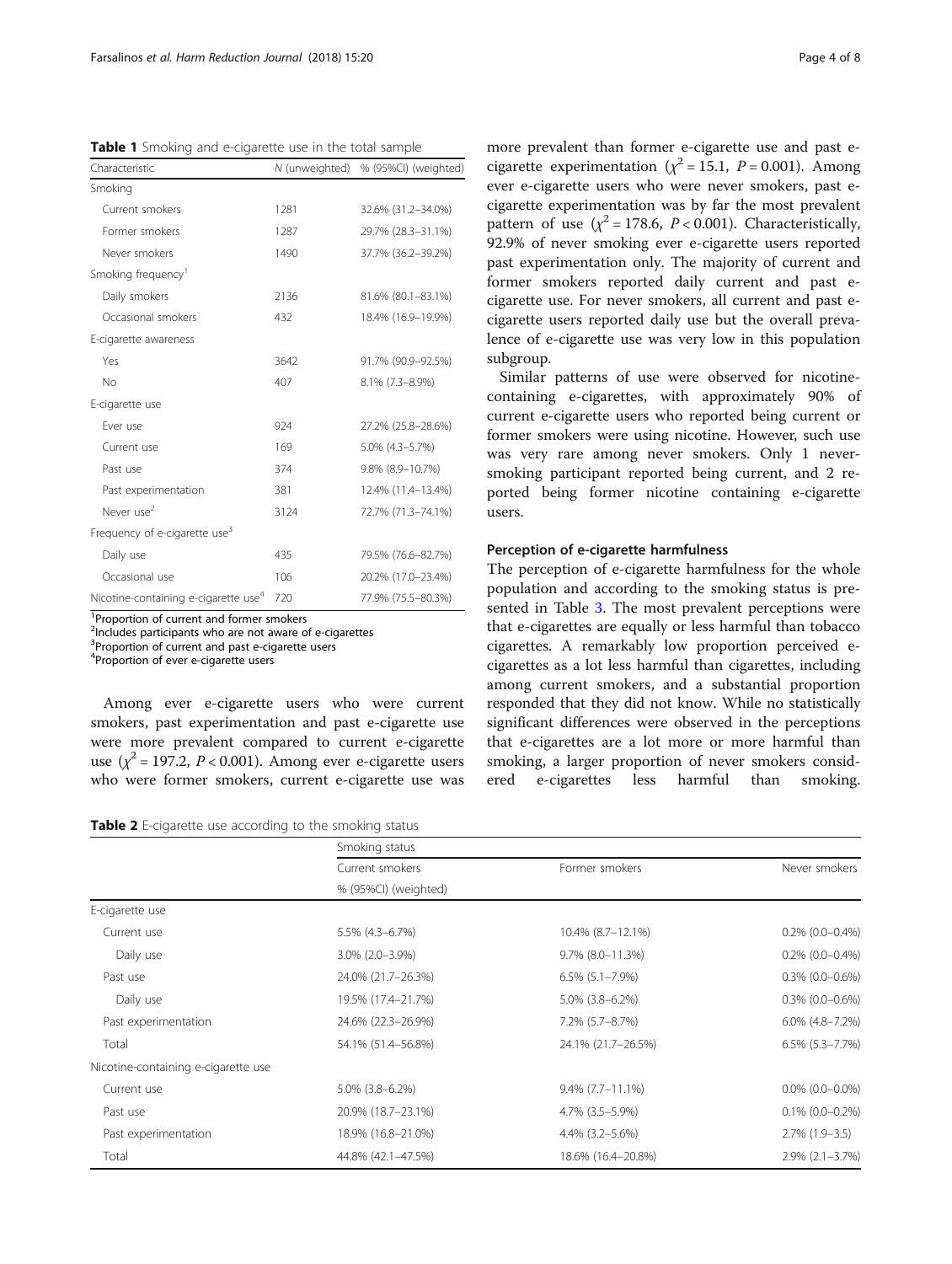|                                 | Current smokers       | Former smokers          | Never smokers           | Total                   | $D^1$   |  |
|---------------------------------|-----------------------|-------------------------|-------------------------|-------------------------|---------|--|
|                                 | % (95%Cl) (weighted)  |                         |                         |                         |         |  |
| Perception                      |                       |                         |                         |                         |         |  |
| A lot more harmful than smoking | 3.1% (2.2-4.0%)       | $2.6\%$ (1.7-3.5%)      | 1.9% (1.2-2.6%)         | $2.5\%$ (2.0-3.0%)      | 0.180   |  |
| More harmful than smoking       | 7.8% (6.3-9.2%)       | $6.1\%$ (4.7-7.5%)      | 5.4% (4.3-6.5%)         | $6.4\%$ $(5.6 - 7.2\%)$ | 0.074   |  |
| Equally harmful to smoking      | 28.6% (26.2-31.0%)    | 21.2% (18.9-23.5%)      | 26.3% (24.1-28.5%)      | 25.5% (24.2-26.8%)      | 0.005   |  |
| Less harmful than smoking       | 30.9% (28.4-33.4%)    | 30.0% (27.4-32.6%)      | 36.3% (33.9-38.7%)      | 32.7% (31.3-34.1%)      | < 0.001 |  |
| A lot less harmful than smoking | $4.6\%$ $(3.5-5.7\%)$ | $6.8\%$ $(5.4 - 8.2\%)$ | $5.0\%$ $(3.9 - 6.1\%)$ | 5.4% (4.7-6.1%)         | 0.008   |  |
| Absolutely harmless             | $0.7\%$ $(0.3-1.1\%)$ | $2.7\%$ (1.8-3.6%)      | $1.0\%$ (0.5-1.5%)      | 1.4% (1.0-1.8%)         | < 0.001 |  |
| Don't know                      | 20.5% (18.3-22.7%)    | 18.8% (16.6-21.0%)      | 14.7% (12.9-16.5%)      | 17.8% (16.6-19.0%)      | 0.001   |  |

<span id="page-4-0"></span>Table 3 Perception of e-cigarette harmfulness

<sup>1</sup> Comparison between current, former and never smokers ( $\chi^2$  test)

Additionally, more former smokers considered ecigarettes a lot less harmful than smoking or absolutely harmless and more current smokers were uncertain about the harmfulness of e-cigarettes.

#### Correlates of current and ever e-cigarette use

The results of the logistic regression analyses are presented in Table [4](#page-5-0). Being current or former smoker were the strongest correlates of ever e-cigarette use. Age younger than 55, male gender and perception of low harm for e-cigarettes were also correlates of ever ecigarette use. University education and being married/ living with partner were negatively associated with ever e-cigarette use.

For current e-cigarette use, being current or former smoker were also by far the strongest correlates. Age 25–39 years, male gender and perception of low harm for e-cigarettes were also correlates of current ecigarette use. University education was negatively associated with current e-cigarette use.

### **Discussion**

This study presents the first evidence on prevalence and patterns of e-cigarette use in Greece, a European country with a very high prevalence of smoking. The study identified almost universal awareness of e-cigarettes, while more than 1 out of 4 participants reported ever ecigarette use. However, current e-cigarette use was substantially lower and mainly confined to current and former smokers, with the latter representing the majority of current e-cigarette users.

The prevalence of current e-cigarette use in Greece is similar to the UK, where it was recently reported that 5. 8% of the population is using e-cigarettes [\[25](#page-7-0)]. In the EU in 2014, current e-cigarette use was reported by 1.8% of the population, with 60% of current users reporting daily use [[24,](#page-7-0) [26](#page-7-0)]. In the United States (US) in 2014, the prevalence of current e-cigarette use (defined as any past 30-day use) was 5.5%, with only 21.3% of those reporting

daily use. These data identify higher prevalence and more intense use by the Greek population compared to the average use in the EU and the US while use prevalence is similar compared to the UK, a country with a positive environment for e-cigarettes among the public health community. There has been a lot of debate about the definition of current e-cigarette use in the US, defined as any past 30-day use, because it includes a lot of recent experimenters [\[27](#page-7-0)]. Additionally, frequency of e-cigarette use is positively associated with both quit attempts and quit success [\[28](#page-7-0)]. Considering that frequency of use seems to vary considerably between different populations, it is important to record such information in population surveys in order to make proper comparisons. Frequency of use and nicotine use are among the principle items that are recommended as measures included in population surveys examining e-cigarette use [[29](#page-7-0)].

An important finding of this study is the high proportion of current e-cigarette users who were former smokers. Being current and former smoker were the strongest correlates of e-cigarette use, with a particularly strong association observed for former smokers. Ecigarettes were also by far the most popular smoking cessation aid among current daily smokers. Similar findings have been observed in the UK where the proportion of e-cigarette users being former smokers surpassed current smokers for the first time in 2017 [[25\]](#page-7-0) while, over the past 3 years, e-cigarettes have replaced nicotine replacement therapies as the most popular alternative to smoking for people trying to quit [[30\]](#page-7-0). Current ecigarette use was remarkably uncommon among Greek never smokers. These findings provide indirect evidence that e-cigarette use is maintained because it helps smokers quit, while e-cigarettes are not attractive to never smokers. This represents a desirable effect from a public health perspective and appears reassuring for the potential threat that e-cigarettes act as a gateway to smoking. However, there are inherent limitations in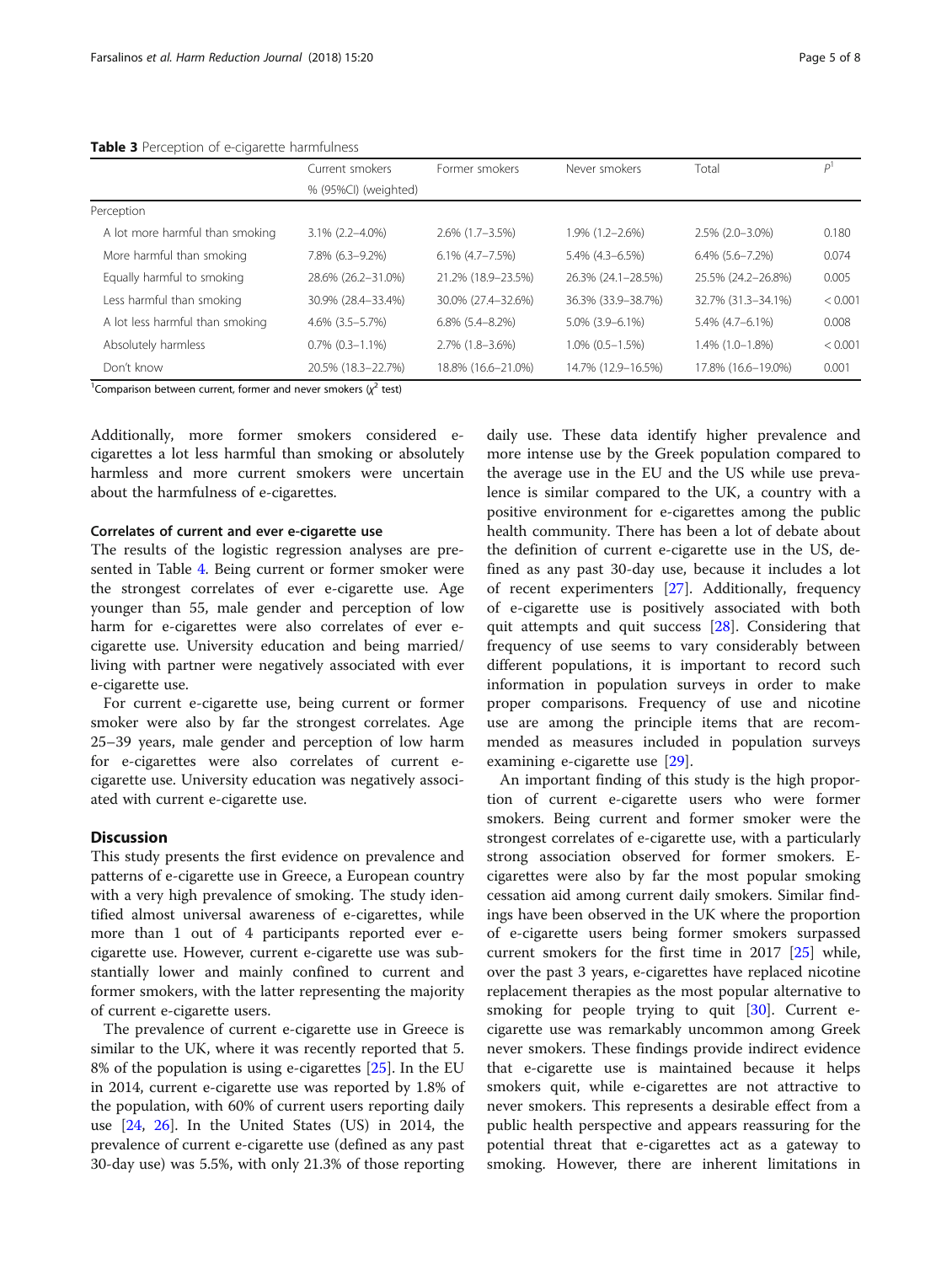<span id="page-5-0"></span>

| Correlates               | Ever e-cigarette use |         |                      |         |
|--------------------------|----------------------|---------|----------------------|---------|
|                          | OR (95%CI)           | D       | OR (95%CI)           | P       |
| Smoking status           |                      |         |                      |         |
| Never smokers (referent) |                      |         |                      |         |
| Current smokers          | 33.38 (25.20-44.21)  | < 0.001 | 30.82 (10.21-93.01)  | < 0.001 |
| <b>Fx-smokers</b>        | $9.05(6.81 - 12.04)$ | < 0.001 | 69.33 (23.12-207.90) | < 0.001 |
| Age (years)              |                      |         |                      |         |
| 55 and older (referent)  |                      |         |                      |         |
| $18 - 24$                | $5.74(3.82 - 8.63)$  | < 0.001 | $1.83(0.89 - 3.80)$  | 0.103   |
| $25 - 39$                | 3.50 (2.68-4.59)     | < 0.001 | $2.50(1.57 - 4.0)$   | < 0.001 |

| Ex-smokers                                                    | $9.05(6.81 - 12.04)$ | < 0.001 | 69.33 (23.12-207.90) | < 0.001 |
|---------------------------------------------------------------|----------------------|---------|----------------------|---------|
| Age (years)                                                   |                      |         |                      |         |
| 55 and older (referent)                                       |                      |         |                      |         |
| $18 - 24$                                                     | 5.74 (3.82-8.63)     | < 0.001 | 1.83 (0.89-3.80)     | 0.103   |
| $25 - 39$                                                     | 3.50 (2.68-4.59)     | < 0.001 | $2.50(1.57 - 4.0)$   | < 0.001 |
| $40 - 54$                                                     | $1.68(1.33 - 2.13)$  | < 0.001 | $1.19(0.77 - 1.84)$  | 0.444   |
| Gender                                                        |                      |         |                      |         |
| Female (referent)                                             |                      |         |                      |         |
| Male                                                          | $1.22(1.02 - 1.45)$  | 0.029   | 1.46 (1.06-2.01)     | 0.020   |
| Education                                                     |                      |         |                      |         |
| High school or less (referent)                                |                      |         |                      |         |
| Technical education                                           | $0.93(0.69 - 1.27)$  | 0.664   | $0.92(0.56 - 1.53)$  | 0.754   |
| University education                                          | $0.71(0.58 - 0.88)$  | 0.001   | $0.53(0.37 - 0.77)$  | 0.001   |
| Postgraduate education                                        | $0.82$ (0.60-1.13)   | 0.226   | $0.61(0.35 - 1.06)$  | 0.079   |
| Marital status                                                |                      |         |                      |         |
| Single (referent)                                             |                      |         |                      |         |
| Married/living with partner                                   | $0.70(0.56 - 0.89)$  | 0.003   | $0.98(0.65 - 1.47)$  | 0.910   |
| Divorced, widowed or other                                    | $0.86$ (0.60-1.25)   | 0.432   | 1.54 (0.80-2.95)     | 0.196   |
| Financial situation                                           |                      |         |                      |         |
| Very bad/bad (referent)                                       |                      |         |                      |         |
| Not good                                                      | $0.99(0.82 - 1.21)$  | 0.950   | $0.75(0.53 - 1.06)$  | 0.101   |
| Good                                                          | $1.30(0.97 - 1.74)$  | 0.075   | $1.02$ (0.62-1.67)   | 0.947   |
| Perceived of e-cigarette harmfulness                          |                      |         |                      |         |
| A lot more harmful/more harmful/equally harmful/DK (referent) |                      |         |                      |         |
| Less harmful/a lot less harmful/harmless                      | 2.81 (2.34-3.37)     | < 0.001 | 6.28 (4.35-9.07)     | < 0.001 |

cross-sectional surveys when addressing such research questions, which are discussed below.

An important issue raised by the study herein is the overestimation of e-cigarette harmfulness relative to smoking. Only about 1 in 20 participants correctly considered e-cigarettes as a lot less harmful than smoking while perceptions of low harmfulness was a correlate of ever and current e-cigarette use. Such misconceptions were more pronounced among smokers. Several studies have shown a growing misconception in the general population about the relative risks of e-cigarettes [[25](#page-7-0), [31](#page-7-0)–[33](#page-7-0)]. Brose et al. found that perception of low harm predicted subsequent use of e-cigarettes in a cohort of current and former smokers [\[31\]](#page-7-0). A cross-sectional survey of dedicated vapers found that perception of low harm was independently associated with being exclusive e-cigarette user rather than dual user [[34](#page-7-0)]. Since

overestimating their harmfulness may discourage smokers from using e-cigarettes in an effort to quit smoking, there is a need to provide accurately and reliable information about the risks of smoking and ecigarette use, particularly to smokers [[19,](#page-6-0) [35\]](#page-7-0). Studies need to examine the factors associated with such misconceptions. For example, media articles that largely exaggerate the potential adverse health effects of ecigarettes and provide no comparison with the effects of smoking, a phenomenon that is frequently observed in Greece, could be responsible for providing misleading messages to smokers [\[19](#page-6-0)].

Limitations applicable to this study are the inherent weaknesses of cross-sectional studies. Associations cannot be interpreted as causation, while lack of temporality does not allow for determining if e-cigarette use preceded smoking cessation in former smokers. The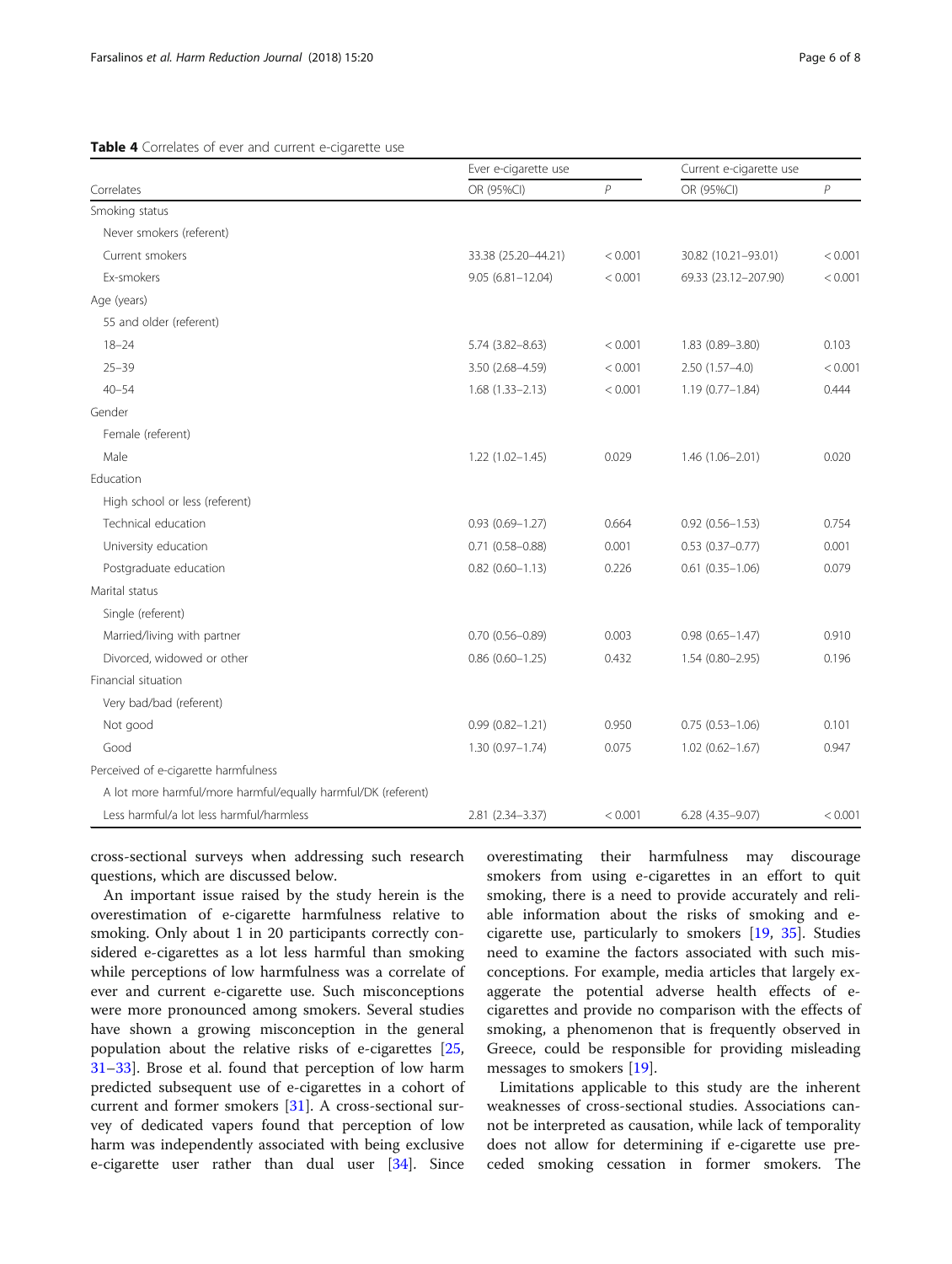<span id="page-6-0"></span>smoking status was self-reported and not objectively verified, which is common for large population studies. Still, the study is valuable in showing for the first time that e-cigarette use in the Greek population is adopted by smokers only and is minimal among never smokers, largely rejecting the concerns about gateway to smoking effects.

## Conclusions

In conclusion, current e-cigarette use in Greece is predominantly confined among current and former smokers. In never smokers, minimal experimentation and almost no current use was observed. The majority of current e-cigarette users reported being former smokers, while e-cigarettes are the most popular smoking cessation aid among current daily smokers over the past 3 years. The findings suggest a positive public health impact of e-cigarettes in Greece, which is particularly important for a country having a high prevalence of smoking, and provide reassurance that e-cigarettes are not popular among never smokers. However, major misconceptions about the relative risks of e-cigarettes compared to smoking exist in the population, and this needs to be addressed.

## Additional file

[Additional file 1:](https://doi.org/10.1186/s12954-018-0229-7) Table S1. Demographics of study participants. (DOCX 14 kb)

#### Abbreviations

EU: European Union; US: United States

#### Availability of data and materials

The datasets analysed during the current study are available from the corresponding author on reasonable request.

#### Authors' contributions

KF conceived of the study. KF, GS, KM and AB developed the questionnaire. GS was responsible for performing the telephone survey. KF, KP and VV performed the statistical analysis. KP, VV, KM and AB helped to draft the manuscript. All authors read and approved the final manuscript.

#### Ethics approval and consent to participate

The study was approved by the ethics committee of Onassis Cardiac Surgery Center, and verbal informed consent was provided by all participants during the telephone survey.

#### Competing interests

In the past 36 months, two studies by KF were performed using unrestricted funds by the non-profit association AEMSA and one study was funded by the non-profit association Tennessee Smoke-Free Association. The other authors declare that they have no competing interests.

## Publisher's Note

Springer Nature remains neutral with regard to jurisdictional claims in published maps and institutional affiliations.

#### Author details

<sup>1</sup>Onassis Cardiac Surgery Center, Sygrou 356, 17674 Kallithea, Greece. <sup>2</sup>Department of Pharmacy, University of Patras, 26500 Rio, Greece. <sup>3</sup>National School of Public Health, Alexandras Av. 196, 11521 Athens, Greece. <sup>4</sup>Public

Opinion Research Unit, University of Macedonia, Egnatia 156, 546 36 Thessaloniki, Greece.

#### Received: 19 March 2018 Accepted: 2 April 2018 Published online: 13 April 2018

#### References

- 1. Farsalinos KE, Polosa R. Safety evaluation and risk assessment of electronic cigarettes as tobacco cigarette substitutes: a systematic review. Ther Adv Drug Saf. 2014;5:67–86.
- 2. Hajek P, Etter JF, Benowitz N, Eissenberg T, McRobbie H. Electronic cigarettes: review of use, content, safety, effects on smokers and potential for harm and benefit. Addiction. 2014;109:1801–10.
- 3. Glasser AM, Collins L, Pearson JL, Abudayyeh H, Niaura RS, Abrams DB, Villanti AC. Overview of electronic nicotine delivery systems: a systematic review. Am J Prev Med. 2017;52:e33–66.
- 4. Farsalinos K. Electronic cigarettes: an aid in smoking cessation, or a new health hazard? Ther Adv Respir Dis. 2018;12:1753465817744960.
- 5. Caponnetto P, Campagna D, Cibella F, Morjaria JB, Caruso M, Russo C, et al. EffiCiency and Safety of an eLectronic cigAreTte (ECLAT) as tobacco cigarettes substitute: a prospective 12-month randomized control design study. PLoS One. 2013;8:e66317.
- 6. Bullen C, Howe C, Laugesen M, McRobbie H, Parag V, Williman J, et al. Electronic cigarettes for smoking cessation: a randomised controlled trial. Lancet. 2013;382:1629–37.
- 7. Adriaens K, Van Gucht D, Declerck P, Baeyens F. Effectiveness of the electronic cigarette: an eight-week Flemish study with six-month follow-up on smoking reduction, craving and experienced benefits and complaints. Int J Environ Res Public Health. 2014;11:11220–48.
- 8. Hartmann-Boyce J, McRobbie H, Bullen C, Begh R, Stead LF, Hajek P. Electronic cigarettes for smoking cessation. Cochrane Database Syst Rev. 2016;9:CD010216.
- 9. Brose LS, Hitchman SC, Brown J, West R, McNeill A. Is the use of electronic cigarettes while smoking associated with smoking cessation attempts, cessation and reduced cigarette consumption? A survey with a 1-year follow-up. Addiction. 2015;110:1160–8.
- 10. Al-Delaimy WK, Myers MG, Leas EC, Strong DR, Hofstetter CR. E-cigarette use in the past and quitting behavior in the future: a population-based study. Am J Public Health. 2015;105:1213–9.
- 11. Biener L, Hargraves JL. A longitudinal study of electronic cigarette use among a population-based sample of adult smokers: association with smoking cessation and motivation to quit. Nicotine Tob Res. 2015;17:127–33.
- 12. Vickerman KA, Carpenter KM, Altman T, et al. Use of electronic cigarettes among state tobacco cessation quitline callers. Nicotine Tob Res. 2013;15: 1787–93.
- 13. Rahman MA, Hann N, Wilson A, Mnatzaganian G, Worrall-Carter L. Ecigarettes and smoking cessation: evidence from a systematic review and meta-analysis. PLoS One. 2015;10:e0122544.
- 14. Kalkhoran S, Glantz SA. E-cigarettes and smoking cessation in real-world and clinical settings: a systematic review and meta-analysis. Lancet Respir Med. 2016;4:116–28.
- 15. El Dib R, Suzumura EA, Akl EA, et al. Electronic nicotine delivery systems and/or electronic non-nicotine delivery systems for tobacco smoking cessation or reduction: a systematic review and meta-analysis. BMJ Open. 2017;7:e012680.
- 16. Villanti AC, Feirman SP, Niaura RS, Pearson JL, Glasser AM, Collins LK, Abrams DB. How do we determine the impact of e-cigarettes on cigarette smoking cessation or reduction? Review and recommendations for answering the research question with scientific rigor. Addiction. 2018;113:391–404.
- 17. Frieden TR. Evidence for health decision making beyond randomized. Controlled Trials N Engl J Med. 2017;377:465–75.
- 18. Beard E, West R, Michie S, Brown J. Association between electronic cigarette use and changes in quit attempts, success of quit attempts, use of smoking cessation pharmacotherapy, and use of stop smoking services in England: time series analysis of population trends. BMJ. 2016;354:i4645.
- 19. McNeill A, Brose LS, Calder R, Bauld L, Robson D. Evidence review of ecigarettes and heated tobacco products 2018. A report commissioned by Public Health England. 2018. Available at: [https://www.gov.uk/](https://www.gov.uk/government/publications/e-cigarettes-and-heated-tobacco-products-evidence-review/evidence-review-of-e-cigarettes-and-heated-tobacco-products-2018-executive-summary) [government/publications/e-cigarettes-and-heated-tobacco-products](https://www.gov.uk/government/publications/e-cigarettes-and-heated-tobacco-products-evidence-review/evidence-review-of-e-cigarettes-and-heated-tobacco-products-2018-executive-summary)[evidence-review/evidence-review-of-e-cigarettes-and-heated-tobacco](https://www.gov.uk/government/publications/e-cigarettes-and-heated-tobacco-products-evidence-review/evidence-review-of-e-cigarettes-and-heated-tobacco-products-2018-executive-summary)[products-2018-executive-summary](https://www.gov.uk/government/publications/e-cigarettes-and-heated-tobacco-products-evidence-review/evidence-review-of-e-cigarettes-and-heated-tobacco-products-2018-executive-summary) (accessed on 15 Feb 2018).